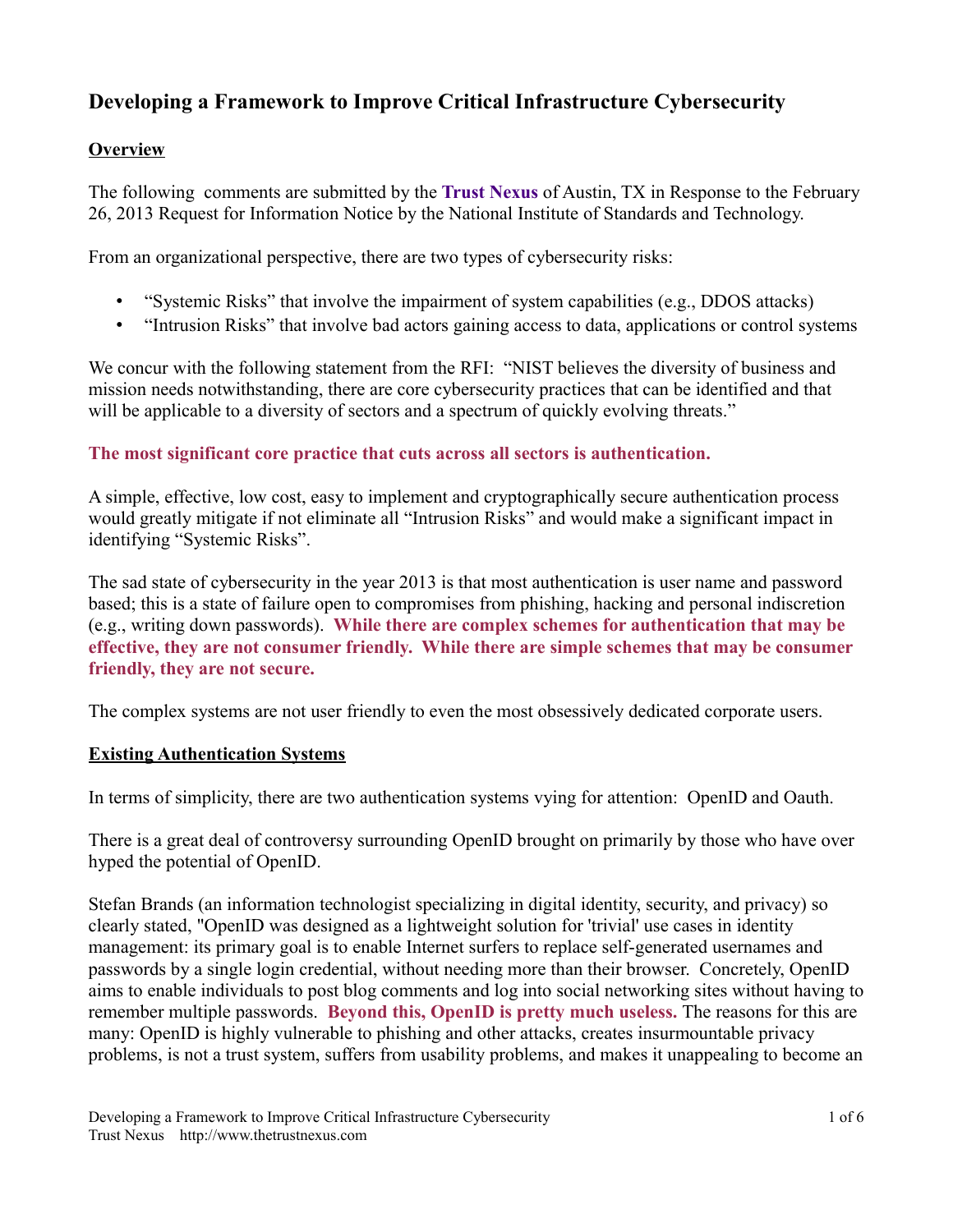OpenID 'consumer.'" http://www.untrusted.ca/cache/openid.html

The original OpenID authentication protocol was developed in May 2005. While there are many organizations that offer OpenID, very few users have actually created OpenID accounts. The fact is that most users do not understand the concept of pasting a URL into a sign on field instead of using a user name and pass word.

The primary problem with OpenID from an identity management perspective is that there is no coherent security model for OpenID; because of this, OpenID is relegated to a Level 1 Assurance system ("Little or no confidence in the asserted identity's validity.") by the federal government. [http://maarten.wegdam.name/2009/10/01/no-need-for-level-of-assurance-level-1-and-thus-openid-for](http://maarten.wegdam.name/2009/10/01/no-need-for-level-of-assurance-level-1-and-thus-openid-for-e-government/)[e-government/](http://maarten.wegdam.name/2009/10/01/no-need-for-level-of-assurance-level-1-and-thus-openid-for-e-government/) 

No doubt there are many good technical people who have committed long hours to the development of OAuth, unfortunately they have all wasted their time.

While the original OAuth spec had the potential to develop into a sound security model, OAuth 2.0 dumped all cryptographic processes in favor of becoming an "institutional blueprint" for selling services.

These changes caused one of the lead OAuth contributors to resign from the working group: In July 2012, Eran Hammer resigned his role of lead author for the OAuth 2.0 project, withdrew from the IETF working group, and removed his name from the specification. Hammer pointed to a conflict between the web and enterprise cultures, citing the IETF as a community that is "all about enterprise use cases", that is "not capable of simple". What is now offered is a blueprint for an authorisation protocol, he says, and "that is the enterprise way", providing a "whole new frontier to sell consulting services and integration solutions". http://en.wikipedia.org/wiki/OAuth

In comparing OAuth 2.0 with 1.0, Hammer points out that it has become "more complex, less interoperable, less useful, more incomplete, and most importantly, less secure"... He explains how architectural changes for 2.0 unbound tokens from clients, removed all signatures and cryptography at a protocol level and added expiring tokens because tokens couldn't be revoked while complicating the processing of authorisation. Numerous items were left unspecified or unlimited in the specification because "as has been the nature of this working group, no issue is too small to get stuck on or leave open for each implementation to decide".

The fundamental flaw with OAuth 2.0 is that it is a, "Delegated Authorization protocol, and not an Authentication protocol."

In terms of complexity, authentication systems based on biometrics, "take the cake." Systems that attempt to create vast repositories of biometric information are simply be storing extremely long passwords that are available for compromise.

There are severe limitations in using bio-metric data over a network or in a physical location with no human monitoring. The most significant compromise is the "Jack Bauer" approach where the legendary CTU agent cuts out the eye of an terrorist and uses it to "fool" an iris scanner. Similarly,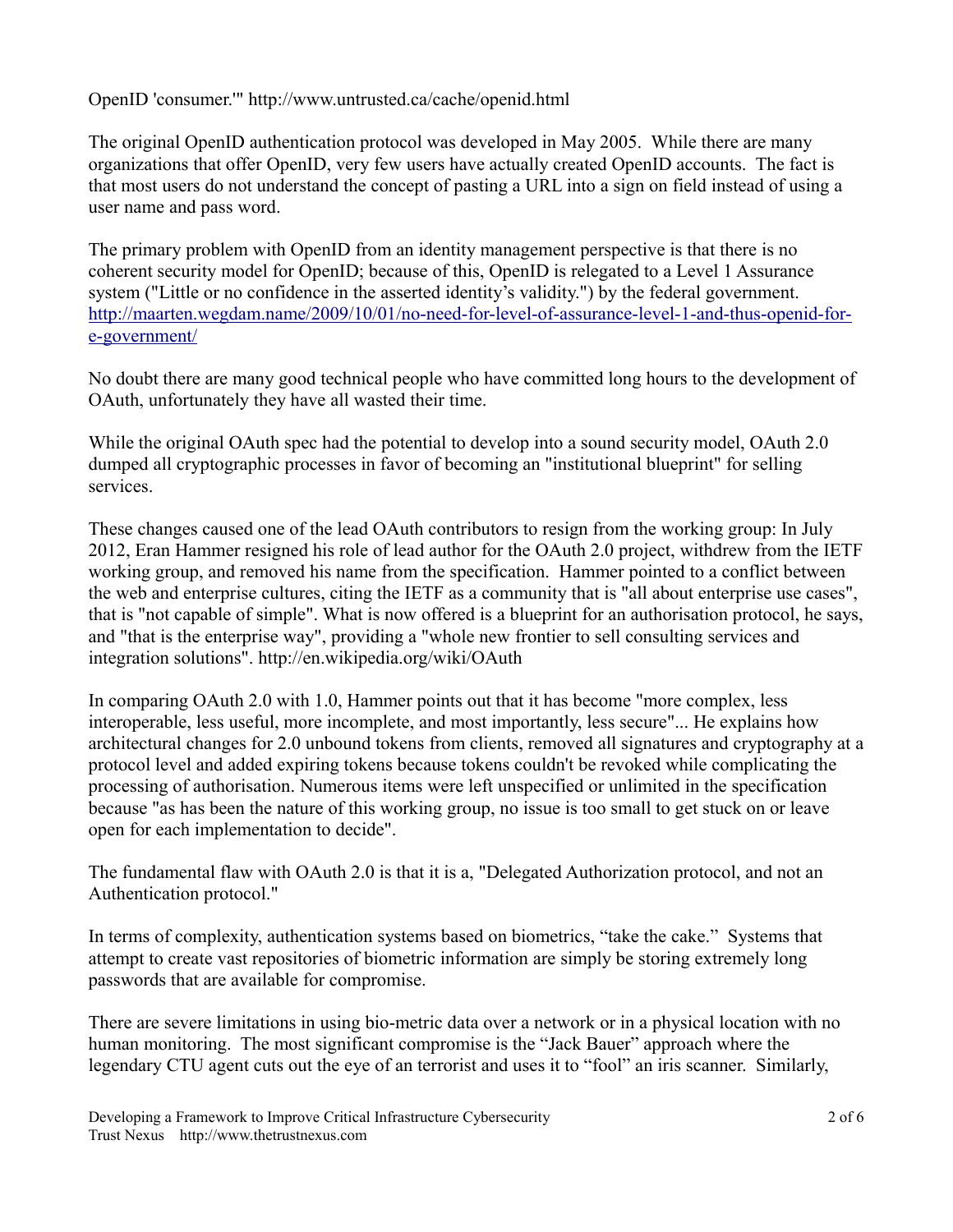school children in Australia were able to fool fingerprint readers (by using Gummy Bears). <http://www.zdnet.com/sweet-bypass-for-student-finger-scanner-1339306878/>

 Digital certificates for personal authentication also fall into the simple but not effective category. When a digital certificate is issued the user (or a malicious administrator or someone who can access the user's system) can simply "share" the cert with anyone.

Digital certificates for organizational authentication can be disastrous. Contrary to the proponents of PKI, a catastrophic security breach of the PKI, similar to the Comodo Security Breach, is always a possibility, especially if you travel to a hostile foreign country or if you are a citizen under an oppressive regime.

[http://www.infoworld.com/t/authentication/weaknesses-in-ssl-certification-exposed-comodo-security](http://www.infoworld.com/t/authentication/weaknesses-in-ssl-certification-exposed-comodo-security-breach-593)[breach-593](http://www.infoworld.com/t/authentication/weaknesses-in-ssl-certification-exposed-comodo-security-breach-593) 

While security tokens can be effective if they are not lost or stolen, they are not consumer friendly. Would anyone want to carry a physical security token for every application that required secure access?

Also, the RSA security breach exposed the limitations of security tokens. http://www.huffingtonpost.co.uk/andrew-kemshall/the-rsa-security-breach-1\_b\_1344643.html

#### **A "Change the World Technology"**

 The **Trust Nexus** is a technology startup located in Austin, TX. We have have solved one of the key problems in cybersecurity: **secure mobile identity**. Our technology will enable secure authentication to all types of information systems; this will eliminate hacking, eliminate phishing, eliminate identity theft and eliminate fraudulent financial transactions. We truly have a **change the world technology** for authentication that is simple, effective, low cost, easy to implement and cryptographically secure. Touch one button on your mobile device and you are securely signed onto your web application.

In the late Seventies and early Eighties computer names were maintained by using handcrafted HOSTS.TXT files. As networks became more interconnected this process became unmanageable. Everyone knew that something needed to be done. When the **Domain Name System** (DNS) was created everyone saw it as the obvious solution. Similarly, when the solution to cybersecurity authentication emerges, everyone will say, "**Of course, that is how it had to be.**"

The essence of our process is incredibly simple: Through **secure mobile identity**, we completely do away with user names and passwords (and all of their weaknesses). If a credential is provisioned to a user's mobile device in a **valid institutional process**, then when the user presents the credential (either in person or over the network) **the receiver can be certain** that either the credential and the user are valid or the user gave his/her mobile device and six digit HEX pin (1/16,777,216) to someone else.

While many of our cryptographic processes are similar to the processes used in Public Key Infrastructure (PKI), we avoid the bureaucratic inconveniences and lax security inherent in PKI. Under PKI, when a digital certificate is issued the user (or a malicious administrator or someone who can access the user's system) can simply "share" the cert with anyone. Under the **Trust Nexus** it is far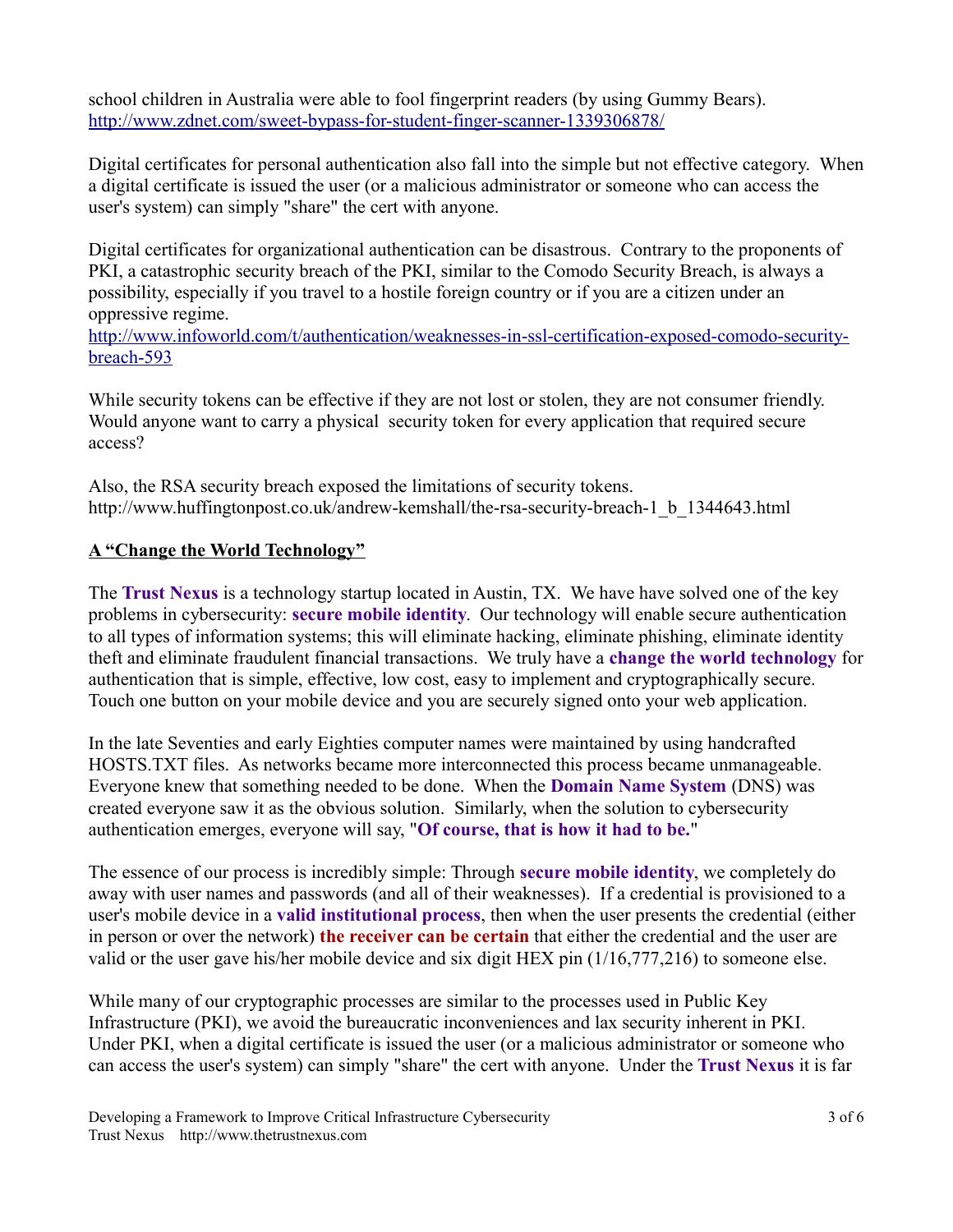less likely that a user will share his/her mobile device and six digit HEX pin. [http://www.infosecisland.com/blogview/12891-Digital-Certificates-Only-Provide-the-Illusion-of-](http://www.infosecisland.com/blogview/12891-Digital-Certificates-Only-Provide-the-Illusion-of-Security.html)[Security.html](http://www.infosecisland.com/blogview/12891-Digital-Certificates-Only-Provide-the-Illusion-of-Security.html)  <https://www.eff.org/deeplinks/2011/10/how-secure-https-today>

Also, under the **Trust Nexus** a catastrophic security breach of the PKI, similar to the Comodo Security Breach, would have no ill effects for users. Contrary to the proponents of PKI, a Comodo-like security breach is always a possibility, especially if you travel to a hostile foreign country or if you are a citizen under an oppressive regime.

[http://www.infoworld.com/t/authentication/weaknesses-in-ssl-certification-exposed-comodo-security](http://www.infoworld.com/t/authentication/weaknesses-in-ssl-certification-exposed-comodo-security-breach-593)[breach-593](http://www.infoworld.com/t/authentication/weaknesses-in-ssl-certification-exposed-comodo-security-breach-593) 

One of the most important aspects of our technology is that we secure identity while **protecting privacy**. Our technology provides a **100% privacy protection**. We do not store personal data, we store dual signed SHA-512 message digests of digital credentials. If an assault team were to attack one of our data centers they would not be able to gain personal data. We change the mind set of authenticating using personal data; instead, we verify institutional validations.

 validated under the **Trust Nexus** without any detailed information about you or your organization. We If you are a member of the *Secret Moose Lodge of Ottumwa, Iowa*, your identity credential can be simply verify the institutional validation that was created when your credential was issued.

Another major advantage of our technology is that it is **ready to go today on all smart phones**  whether or not they are NFC enabled.

Our technology goes beyond secure mobile identity. It may be difficult to believe, but as a small startup in Austin we have solved the **single sign on problem**. Our technology also enables a greatly simplified **identity federation process** . [http://en.wikipedia.org/wiki/Single\\_sign-on](http://en.wikipedia.org/wiki/Single_sign-on) 

[http://www.thetrustnexus.com/mobile2/01a\\_mobile.htm](http://www.thetrustnexus.com/mobile2/01a_mobile.htm) 

This is not theoretical; we have a functioning prototype and **everything works**.

Complete information on our technology can be found at our website: [http://www.thetrustnexus.com](http://www.thetrustnexus.com/) 

We have a definite plan.

Our ultimate goal is the creation of a worldwide identity infrastructure that will be managed by governments in a fashion similar to the management of the electric power grid. I know this sounds incredibly grandiose at this time; however, everyone who has looked at our technology has told us that if we can implement this on a political basis we truly have a **change the world technology**.

We are creating an infrastructure that will support **the rapid growth of mobile-Identity and mobile-Commerce**. In order to establish our infrastructure and generate good will, much of our technology will be licensed for a nominal fee or given away for free. Our technology and infrastructure services will be **free to governments worldwide** for driver's licenses and passports. Our technology and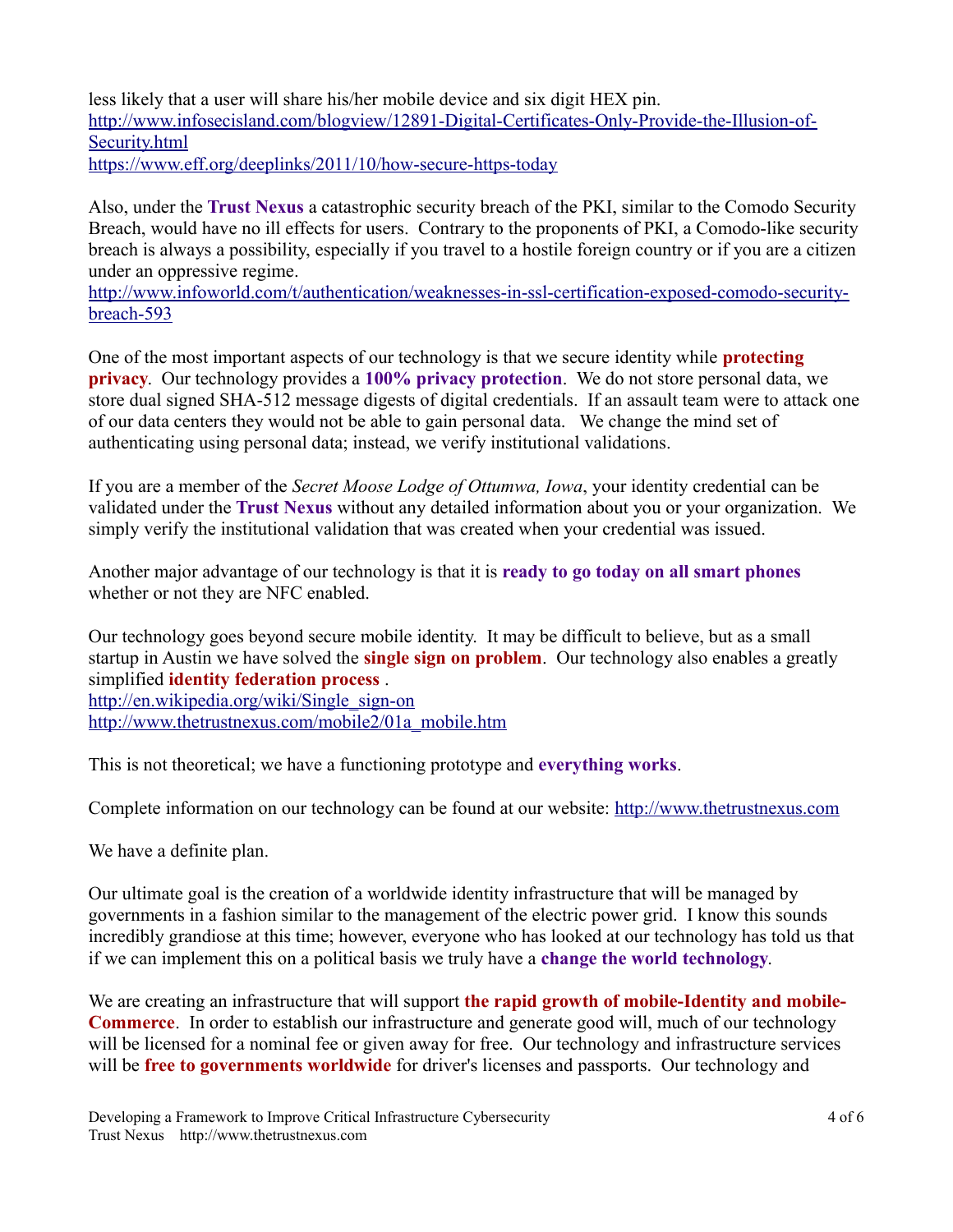infrastructure services will be **free to financial institutions worldwide** for internal use.

Once the initial vetting is complete and we have formalized our presentation and source code, we will do an initial release to the members of the *Information Systems Security Association (ISSA ~*  [http://www.issa.org](http://www.issa.org/)*)*, the world's leading organization for security professionals. Shortly thereafter we will start deploying real world implementations; **this will occur well before the end of this year**.

Rather than compete against the existing players in the identity management field, we intend to license our authentication technology to all players for a nominal fee; this will insure a rapid and widespread implementation.

 made available. There is an essential reason why we are making the source code public: **A system is**  The source code for both the **TNX Secure Infrastructure** and the **TNX Secure mobile app** will be **truly secure if the plans for the system are public, and the bad actors can still not break in.** 

We are confident that our secure mobile identity technology is **the keystone for a worldwide identity infrastructure.** 

#### **Again, we would like to stress this is not theoretical; we have a functioning prototype and everything works.**

## **Conclusion**

Because of the simplicity of the technology, we believe that within six months the authentication technology of the **Trust Nexus** will become a "consensus standard and industry best practice".

We believe there are two statements in the NIST RFI that are contradictory:

"The Cybersecurity Framework will provide a prioritized, flexible, repeatable, performance-based, and cost-effective approach, including information security measures and controls to help owners and operators of critical infrastructure and other interested entities to identify, assess, and manage cybersecurity-related risk while protecting business confidentiality, individual privacy and civil liberties."

...contradicts the line immediately following...

"To enable technical innovation and account for organizational differences, the Cybersecurity Framework will not prescribe particular technological solutions or specifications."

 going to be solved, innovative approaches must be considered in detail. We believe that NIST should make specific recommendations. If the problems of cybersecurity are

 authentication solutions: **simple, effective, low cost, easy to implement and cryptographically**  If the goal of this framework is to provide general guidance, then there should be five metrics for **secure**.